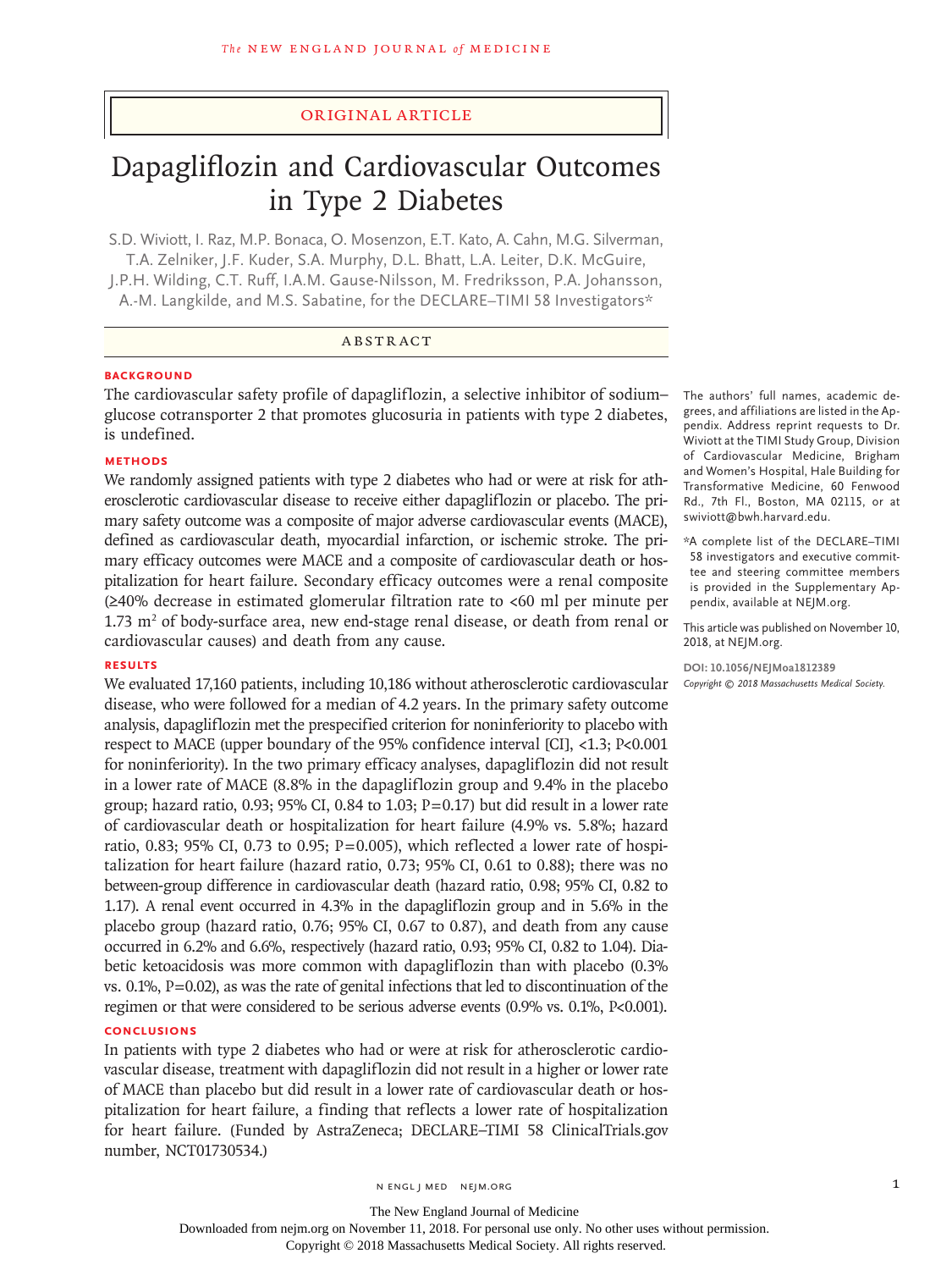IABETES MELLITUS IS ESTIMATED TO<br>affect more than 415 million adults world-<br>wide. The prevalence is increasing, and it<br>is expected that more than 640 million adults affect more than 415 million adults worldwide. The prevalence is increasing, and it is expected that more than 640 million adults will have diabetes by 2040.<sup>1</sup> Patients with diabetes are at high risk for adverse outcomes from atherosclerotic cardiovascular disease,<sup>2,3</sup> heart failure,4 and renal disease.5 The high risk of heart failure in patients with diabetes is independent of coronary disease, and limited data are available to guide treatments for the prevention of heart failure.<sup>6,7</sup> As a result of this intersection of diabetes, atherosclerotic cardiovascular disease, and heart failure, the importance of determining diabetes therapies that are not only safe but also effective in reducing cardiovascular risk is paramount.<sup>8-10</sup>

Dapagliflozin is a selective inhibitor of sodium– glucose cotransporter 2 (SGLT2) that blocks glucose resorption in the proximal tubule of the kidney and promotes glucosuria.<sup>11-13</sup> Other SGLT2 inhibitors have shown favorable cardiovascular effects, including a reduction in the risk of hospitalization for heart failure, predominantly in patients with type 2 diabetes and established cardiovascular disease<sup>14-16</sup>; they have also been shown to delay the progression of kidney disease.14,15,17-19 The Dapagliflozin Effect on Cardiovascular Events–Thrombolysis in Myocardial Infarction 58 (DECLARE–TIMI 58) trial evaluated the effects of dapagliflozin on cardiovascular and renal outcomes in a broad population of patients who had or were at risk for atherosclerotic cardiovascular disease.

#### Methods

#### **Trial Design and Oversight**

The DECLARE–TIMI 58 trial was a randomized, double-blind, multinational, placebo-controlled, phase 3 trial of dapagliflozin in patients with type 2 diabetes and established atherosclerotic cardiovascular disease or multiple risk factors for atherosclerotic cardiovascular disease.20,21 The trial was designed collaboratively by the Thrombolysis in Myocardial Infarction (TIMI) Study Group, the Hadassah Medical Organization, the trial executive committee (see Section A in the Supplementary Appendix, available with the full text of this article at NEJM.org, for members of these groups), and the sponsor (AstraZeneca) and was conducted at 882 sites in 33 countries.

The trial protocol, available at NEJM.org, was approved by the institutional review board at each participating site, and all participants provided written informed consent. The complete, raw database was provided to the TIMI Study Group, which independently conducted all analyses reported in this article. The executive committee made the decision to submit the manuscript for publication. The first author wrote the first draft of the manuscript, and all the authors participated in revisions. The authors vouch for the accuracy and completeness of the data and analyses and for the fidelity of the trial to the protocol and the statistical analysis plan.

As described previously,<sup>20</sup> the trial was originally designed with a primary safety outcome of major adverse cardiovascular events (MACE), in accordance with Food and Drug Administration (FDA) guidelines.10 However, during the trial, compelling external scientific information from the EMPA-REG OUTCOME trial, which evaluated another SGLT2 inhibitor, showed greater benefit with respect to cardiovascular death and hospitalization for heart failure than with respect to MACE.14 In response, and before the data and safety monitoring committee of our trial viewed data on MACE, the trial executive committee amended the protocol to include two primary efficacy outcomes: MACE and cardiovascular death or hospitalization for heart failure. The two outcomes would split an alpha level equally, and no change would be made in the primary safety outcome or the sample size. The decision was made by the executive committee without knowledge of any blinded or unblinded comparative data on MACE. This change was communicated to regulators, and the protocol was updated and approved by the appropriate institutional review boards. The description of statistical methods herein reflects this change (additional details are provided in Section B in the Supplementary Appendix). Investigators and participants were informed of the positive results of the EMPA-REG OUTCOME trial, and participants signed a revised informed consent document to continue participation.

#### **Trial Population**

Eligible patients were 40 years of age or older and had type 2 diabetes, a glycated hemoglobin level of at least 6.5% but less than 12.0%, and a creatinine clearance of 60 ml or more per min-

The New England Journal of Medicine Downloaded from nejm.org on November 11, 2018. For personal use only. No other uses without permission.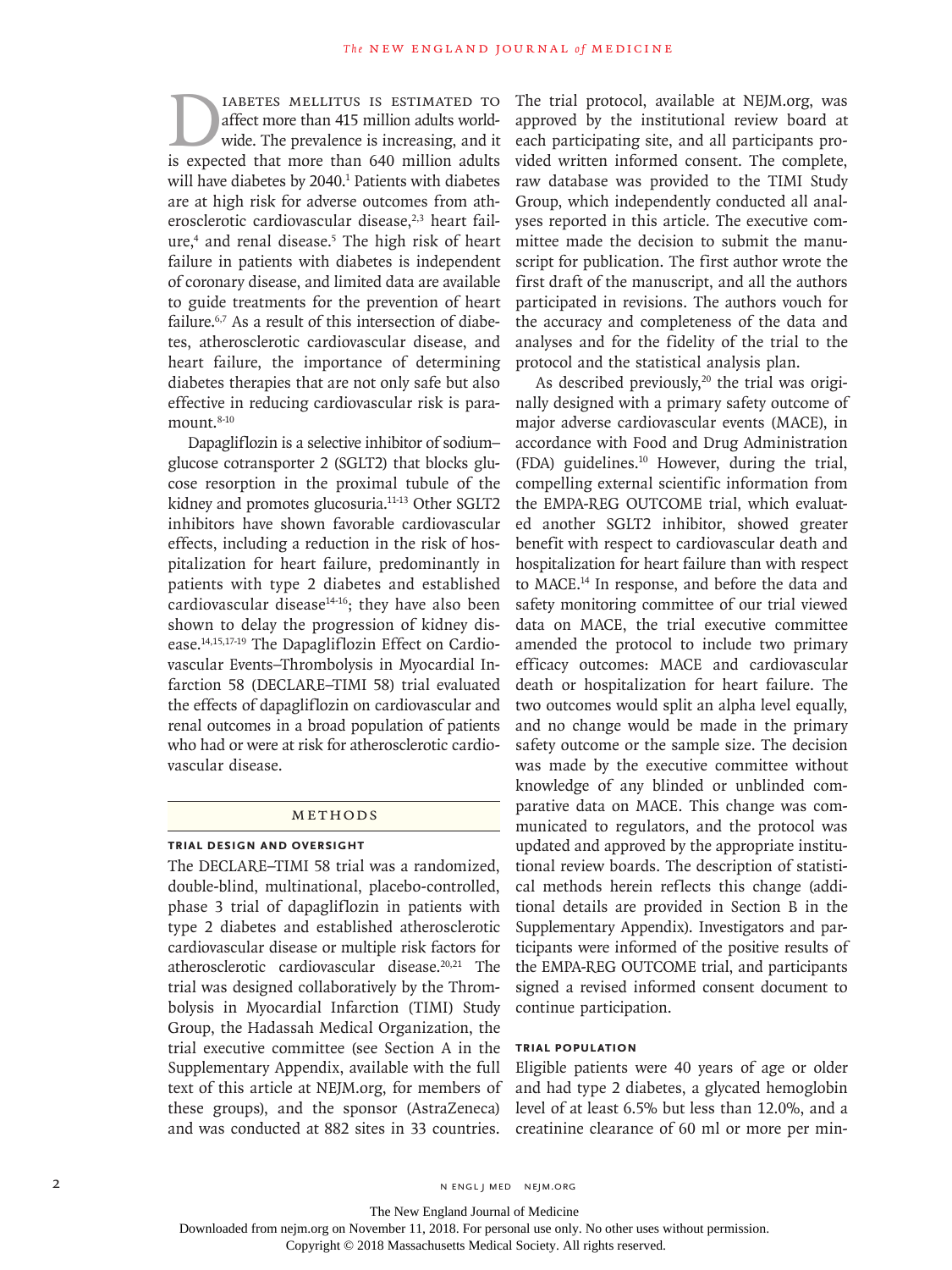ute. Eligible patients also had multiple risk factors for atherosclerotic cardiovascular disease or had established atherosclerotic cardiovascular disease (defined as clinically evident ischemic heart disease, ischemic cerebrovascular disease, or peripheral artery disease). Participants with multiple risk factors were men 55 years of age or older or women 60 years of age or older who had one or more traditional risk factors, including hypertension, dyslipidemia (defined as a low-density lipoprotein cholesterol level >130 mg per deciliter [3.36 mmol per liter] or the use of lipid-lowering therapies), or use of tobacco. A complete list of eligibility criteria is provided in Section C in the Supplementary Appendix.<sup>20</sup>

#### **Trial Procedures**

Eligible patients were enrolled in a 4-to-8-week, single-blind run-in period during which all patients received placebo, and blood and urine testing was performed. Patients who remained eligible after the run-in period were randomly assigned in a 1:1 ratio, in a double-blind fashion, to receive 10 mg of dapagliflozin daily or matching placebo. The use of other glucose-lowering agents (other than an open-label SGLT2 inhibitor, pioglitazone, or rosiglitazone) was at the discretion of the treating physician. Patients were to return for in-person follow-up every 6 months until trial completion for laboratory testing and assessment of clinical and safety events and adherence to the trial regimen. Patients were contacted by telephone every 3 months between in-person visits.

# **Outcomes**

The primary safety outcome was MACE (defined as cardiovascular death, myocardial infarction, or ischemic stroke). The two primary efficacy outcomes were MACE and a composite of cardiovascular death or hospitalization for heart failure. Two secondary efficacy outcomes were prespecified. The first was a renal composite outcome, defined as a sustained decrease of 40% or more in estimated glomerular filtration rate (eGFR) calculated by means of the Chronic Kidney Disease Epidemiology Collaboration equation<sup>22</sup>  $$ to less than 60 ml per minute per  $1.73 \text{ m}^2$  of body-surface area, new end-stage renal disease, or death from renal or cardiovascular causes. The other secondary outcome was death from any cause. A prespecified additional renal composite outcome included all the criteria described for

the secondary renal outcome except for cardiovascular death. Serious adverse events and adverse events leading to discontinuation of dapagliflozin or placebo were collected comprehensively, as described in Section B in the Supplementary Appendix. The clinical-events committee of the TIMI Study Group adjudicated all components of the primary outcomes and key components of other safety and efficacy outcomes (Section D in the Supplementary Appendix).<sup>23</sup>

#### **Statistical Analysis**

Safety was assessed first in an analysis of the noninferiority of dapagliflozin to placebo with respect to MACE. In accordance with FDA guidelines,<sup>10</sup> noninferiority would be shown if the upper boundary of the two-sided 95% confidence interval of the hazard ratio for MACE was less than 1.3, at a one-sided alpha level of 0.023 (after adjustment for two interim analyses). If noninferiority of dapagliflozin to placebo was confirmed, then the two efficacy outcomes of MACE and the composite of cardiovascular death or hospitalization for heart failure were to be tested in parallel, each at a two-sided alpha level of 0.023. If either was significant, the alpha value could be recycled<sup>24</sup> to test the other efficacy outcome at a two-sided alpha level of 0.046. If after this procedure both efficacy outcomes were significant, the secondary outcomes were to be tested, at a two-sided alpha level of 0.046, in a hierarchical fashion.<sup>20</sup>

In the original design of the trial, we determined that approximately 17,150 patients would need to be enrolled to accrue at least 1390 events, with a minimum follow-up period of 3 years. This event number was calculated to provide the trial with 85% power to show a 15% lower rate of MACE in the dapagliflozin group than in the placebo group, at a two-sided alpha level of 0.046, and to provide more than 99% power to show the noninferiority of dapagliflozin to placebo with respect to MACE. Details about the effects on the power calculation of the addition of cardiovascular death or hospitalization for heart failure as a primary efficacy outcome are provided in Section B in the Supplementary Appendix.

The primary analyses of cardiovascular safety and efficacy were performed with data from 17,160 patients who underwent randomization, with the exclusion of 30 participants from one site; data from patients at that site were excluded because

The New England Journal of Medicine

Downloaded from nejm.org on November 11, 2018. For personal use only. No other uses without permission.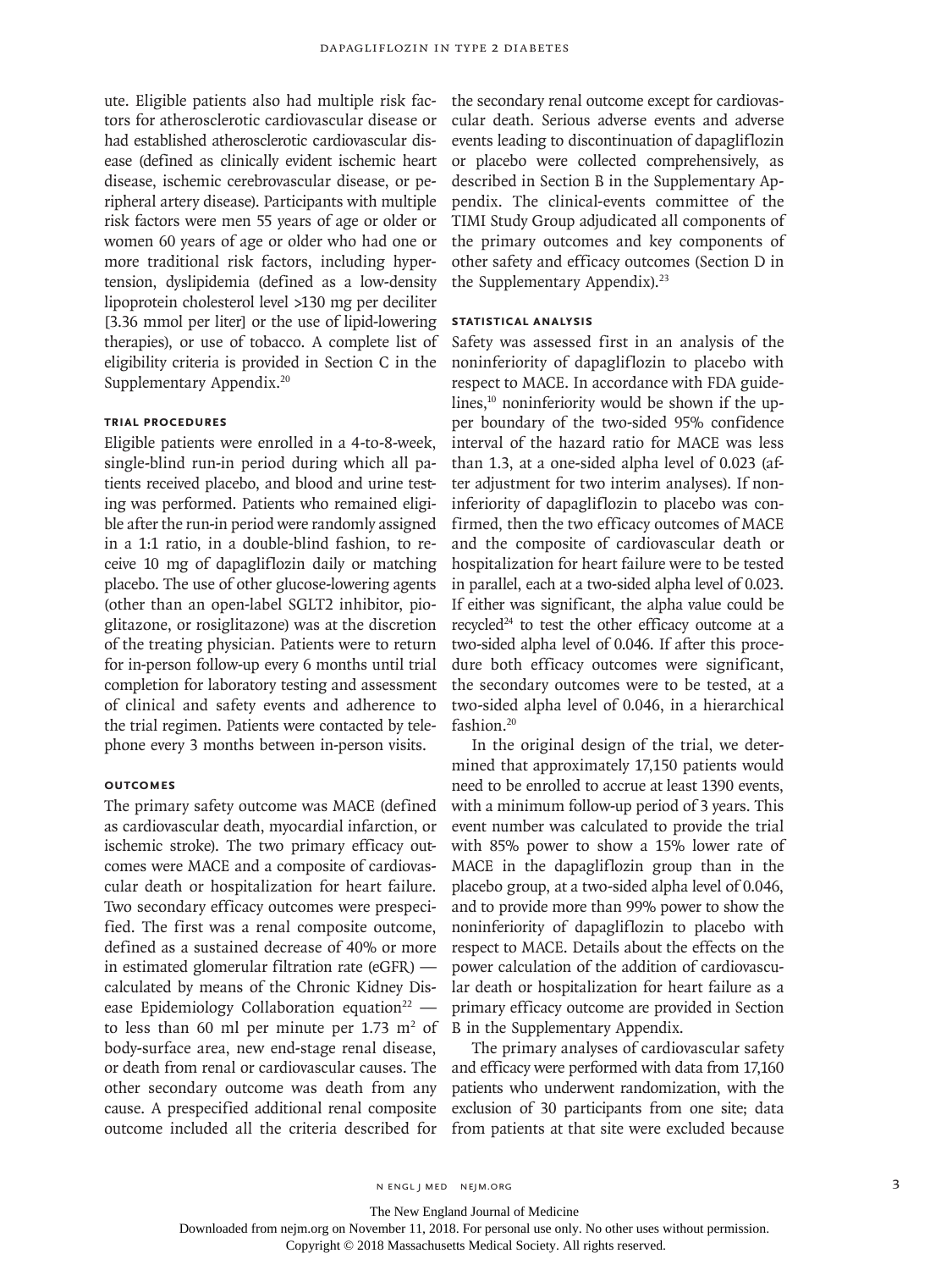of serious Good Clinical Practice violations in another trial that created uncertainty about the integrity of the data. Analyses were performed according to the intention-to-treat principle with the use of adjudicated events. Hazard ratios, 95% confidence intervals, and P values for time-toevent analyses are reported for the primary outcomes and were derived from a Cox proportional-hazards model in the overall population; all analyses were stratified according to baseline atherosclerotic cardiovascular disease category (established atherosclerotic cardiovascular disease or multiple risk factors for atherosclerotic cardiovascular disease) and the presence or absence of hematuria at baseline. After the MACE safety analysis, other safety assessments were performed in a safety analysis population (which consisted of patients who received at least one dose of dapagliflozin or placebo). Safety events are reported with P values without adjustment for multiple testing.

#### Results

#### **Patients, Trial Regimen, and Follow-up**

During the run-in phase, we enrolled 25,698 patients. A total of 17,160 participants completed the run-in phase and were eligible to undergo randomization, including 6974 patients (40.6%) with established atherosclerotic cardiovascular disease and 10,186 (59.4%) with multiple risk factors for atherosclerotic cardiovascular disease. Patients were followed for a median of 4.2 years (interquartile range, 3.9 to 4.4), for a total of 69,547 patient-years of follow-up. A total of 3962 patients discontinued the trial regimen prematurely, at a rate of 5.7% per year, including 1811 of 8574 patients (21.1%) in the dapagliflozin group and 2151 of 8569 (25.1%) in the placebo group. Rates of withdrawal of consent (224 patients, at a rate of 0.3% per year) and loss to follow-up (30 patients, at a rate of  $\langle 0.1\%$  per year) were low and did not differ between the two groups (Fig. S1 in the Supplementary Appendix).

Baseline characteristics of the patients were balanced between the groups (Table 1). The mean (±SD) glycated hemoglobin level was 8.3±1.2%, and the median duration of diabetes was 11.0 years (interquartile range, 6.0 to 16.0). The mean eGFR was 85.2 ml per minute per 1.73  $m^2$ ; 45% of patients had an eGFR between 60 and 90 ml per minute per  $1.73 \text{ m}^2$ . As a result of the exclusion

criterion for creatinine clearance at screening, only a small percentage (7%) of patients had an eGFR of less than 60 ml per minute per 1.73 m<sup>2</sup> at randomization. Before trial entry, 10% of patients had a history of heart failure.

## **Effect on Cardiovascular Risk Factors**

Dapagliflozin had favorable effects on several cardiovascular risk factors (Fig. S2 in the Supplementary Appendix). Patients in the dapagliflozin group had lower glycated hemoglobin levels throughout the trial than patients in the placebo group (average least-squares mean absolute difference between the groups, 0.42%; 95% confidence interval [CI], 0.40 to 0.45). During the trial, 9.5% of the patients in the dapagliflozin group and 11.4% in the placebo group received treatment with glucagon-like protein receptor agonists, and 3.4% and 6.1%, respectively, received treatment with open-label SGLT2 inhibitors. The least-squares mean difference between the groups in the reduction in weight during the trial was 1.8 kg (95% CI, 1.7 to 2.0), the difference in the reduction in systolic blood pressure was 2.7 mm Hg (95% CI, 2.4 to 3.0), and the difference in the reduction in diastolic blood pressure was 0.7 mm Hg (95% CI, 0.6 to 0.9). All reductions were greater with dapagliflozin.

#### **Cardiovascular and Renal Outcomes**

Dapagliflozin met the prespecified criterion for noninferiority with respect to MACE (upper boundary of the 95% CI, <1.3; P<0.001 for noninferiority). With respect to efficacy, dapagliflozin resulted in a lower rate of cardiovascular death or hospitalization for heart failure than placebo (4.9% vs. 5.8%; hazard ratio, 0.83; 95% CI, 0.73 to 0.95;  $P=0.005$ ) (Fig. 1). It should be noted that the lower rate of the composite outcome of cardiovascular death or hospitalization for heart failure in the dapagliflozin group than in the placebo group was due to a lower rate of hospitalization for heart failure in the dapagliflozin group (hazard ratio, 0.73; 95% CI, 0.61 to 0.88); there was no difference between the groups in the rate of cardiovascular death (hazard ratio, 0.98; 95% CI, 0.82 to 1.17) (Fig. 2). In addition, this efficacy of dapagliflozin with respect to the rate of cardiovascular death or hospitalization for heart failure was similar in the subgroup of patients with established atherosclerotic cardiovascular disease (7.8% in the dapagliflozin group and 9.3% in the

The New England Journal of Medicine Downloaded from nejm.org on November 11, 2018. For personal use only. No other uses without permission.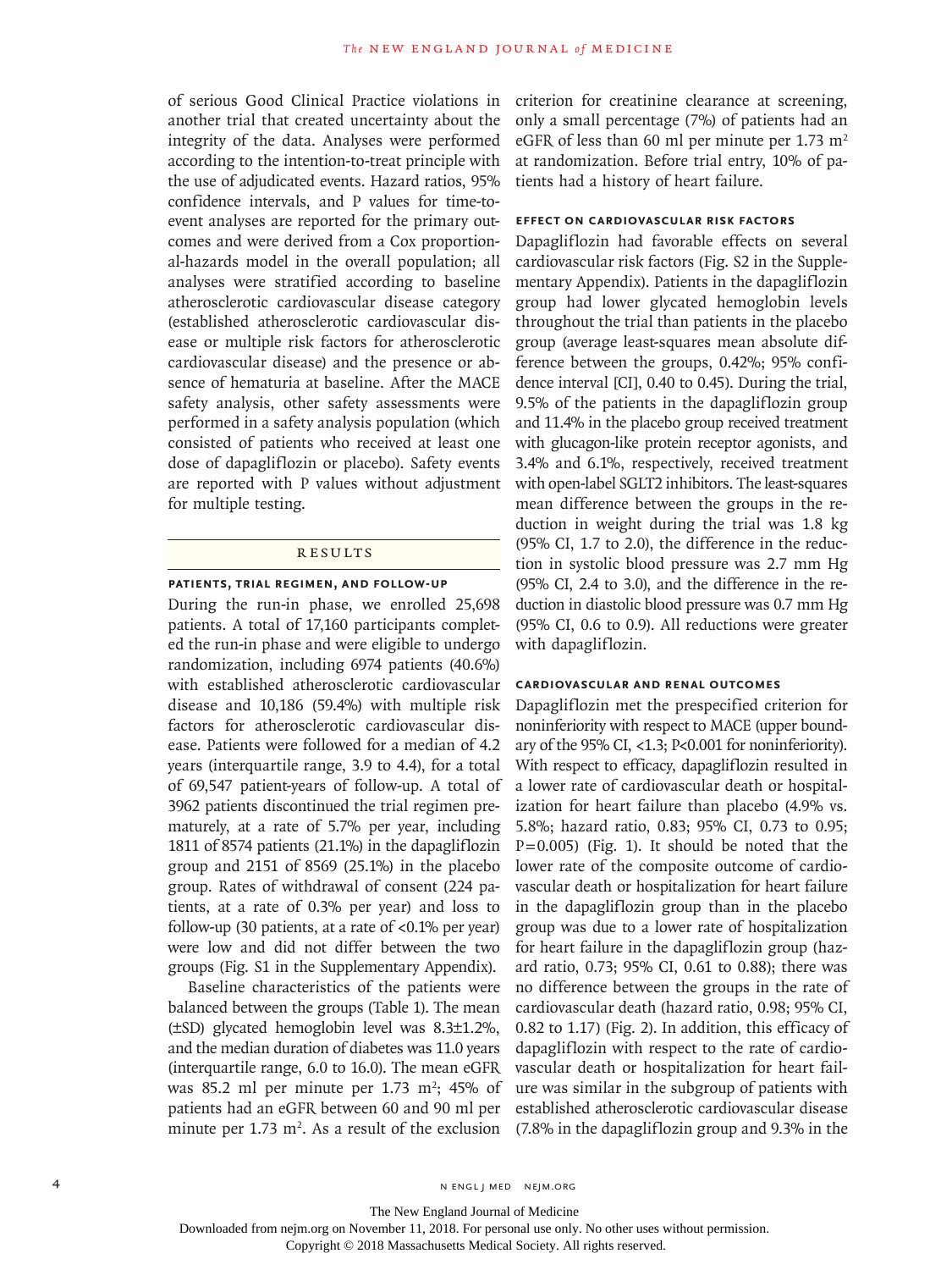| Table 1. Baseline Characteristics of the Patients.*               |                               |                         |  |  |  |  |
|-------------------------------------------------------------------|-------------------------------|-------------------------|--|--|--|--|
| Characteristic                                                    | Dapagliflozin<br>$(N = 8582)$ | Placebo<br>$(N = 8578)$ |  |  |  |  |
| $Age - yr$                                                        | $63.9 + 6.8$                  | $64.0 + 6.8$            |  |  |  |  |
| Female sex - no. (%)                                              | 3171 (36.9)                   | 3251 (37.9)             |  |  |  |  |
| $\mathsf{Race}$ — no. $(\%)\dagger$                               |                               |                         |  |  |  |  |
| White                                                             | 6843 (79.7)                   | 6810 (79.4)             |  |  |  |  |
| <b>Black</b>                                                      | 295(3.4)                      | 308(3.6)                |  |  |  |  |
| Asian                                                             | 1148 (13.4)                   | 1155 (13.5)             |  |  |  |  |
| Other                                                             | 296(3.4)                      | 305(3.6)                |  |  |  |  |
| $Region - no. (%)$                                                |                               |                         |  |  |  |  |
| North America                                                     | 2737 (31.9)                   | 2731 (31.8)             |  |  |  |  |
| Europe                                                            | 3806 (44.3)                   | 3823 (44.6)             |  |  |  |  |
| Latin America                                                     | 946 (11.0)                    | 931 (10.9)              |  |  |  |  |
| Asia-Pacific                                                      | 1093 (12.7)                   | 1093 (12.7)             |  |  |  |  |
| Body-mass indext:                                                 | $32.1 \pm 6.0$                | $32.0 \pm 6.1$          |  |  |  |  |
| Median duration of type 2 diabetes $(IQR)$ — yr                   | $11.0(6.0-16.0)$              | $10.0 (6.0 - 16.0)$     |  |  |  |  |
| Glycated hemoglobin $-$ %                                         | $8.3 \pm 1.2$                 | $8.3 \pm 1.2$           |  |  |  |  |
| Systolic blood pressure - mm Hg                                   | $135.1 \pm 15.3$              | $134.8 \pm 15.5$        |  |  |  |  |
| Estimated glomerular filtration rate - ml/min/1.73 m <sup>2</sup> | $85.4 \pm 15.8$               | $85.1 \pm 16.0$         |  |  |  |  |
| Established atherosclerotic cardiovascular disease - no. (%)      | 3474 (40.5)                   | 3500 (40.8)             |  |  |  |  |
| History of coronary artery disease - no. (%)                      | 2824 (32.9)                   | 2834 (33.0)             |  |  |  |  |
| History of peripheral artery disease - no. (%)                    | 522(6.1)                      | 503 (5.9)               |  |  |  |  |
| History of cerebrovascular disease — no. (%)                      | 653(7.6)                      | 648(7.6)                |  |  |  |  |
| History of heart failure - no. (%)                                | 852 (9.9)                     | 872 (10.2)              |  |  |  |  |
| Glucose-lowering therapies — no. (%)                              |                               |                         |  |  |  |  |
| Insulin                                                           | 3567 (41.6)                   | 3446 (40.2)             |  |  |  |  |
| Metformin                                                         | 7020 (81.8)                   | 7048 (82.2)             |  |  |  |  |
| Sulfonylurea                                                      | 3615 (42.1)                   | 3707 (43.2)             |  |  |  |  |
| DPP-4                                                             | 1418 (16.5)                   | 1470 (17.1)             |  |  |  |  |
| GLP-1 receptor agonist                                            | 397 (4.6)                     | 353(4.1)                |  |  |  |  |
| Cardiovascular therapies $-$ no. (%)                              |                               |                         |  |  |  |  |
| Antiplatelet agents                                               | 5245 (61.1)                   | 5242 (61.1)             |  |  |  |  |
| <b>ACE</b> inhibitor or ARB                                       | 6977 (81.3)                   | 6973 (81.3)             |  |  |  |  |
| Beta-blocker                                                      | 4498 (52.4)                   | 4532 (52.8)             |  |  |  |  |
| Statin or ezetimibe                                               | 6432 (74.9)                   | 6436 (75.0)             |  |  |  |  |
| <b>Diuretics</b>                                                  | 3488 (40.6)                   | 3479 (40.6)             |  |  |  |  |

\* Plus–minus values are means ±SD. There were no significant differences between the groups in the characteristics at baseline. Percentages may not total 100 because of rounding. ACE denotes angiotensin-converting enzyme, ARB angiotensin-receptor blocker, DPP-4 dipeptidyl peptidase 4, GLP-1 glucagon-like peptide 1, and IQR interquartile range.

† Race was reported by the patient.

‡ The body-mass index is the weight in kilograms divided by the square of the height in meters.

placebo group; hazard ratio, 0.83; 95% CI, 0.71 ratio, 0.84; 95% CI, 0.67 to 1.04; P=0.99 for into 0.98) and in the subgroup of patients with teraction) (Fig. 3). Dapagliflozin did not result in multiple risk factors (2.8% in the dapagliflozin a lower rate of MACE than placebo (8.8% and group and 3.4% in the placebo group; hazard 9.4% in the two groups, respectively; hazard ra-

The New England Journal of Medicine

Downloaded from nejm.org on November 11, 2018. For personal use only. No other uses without permission.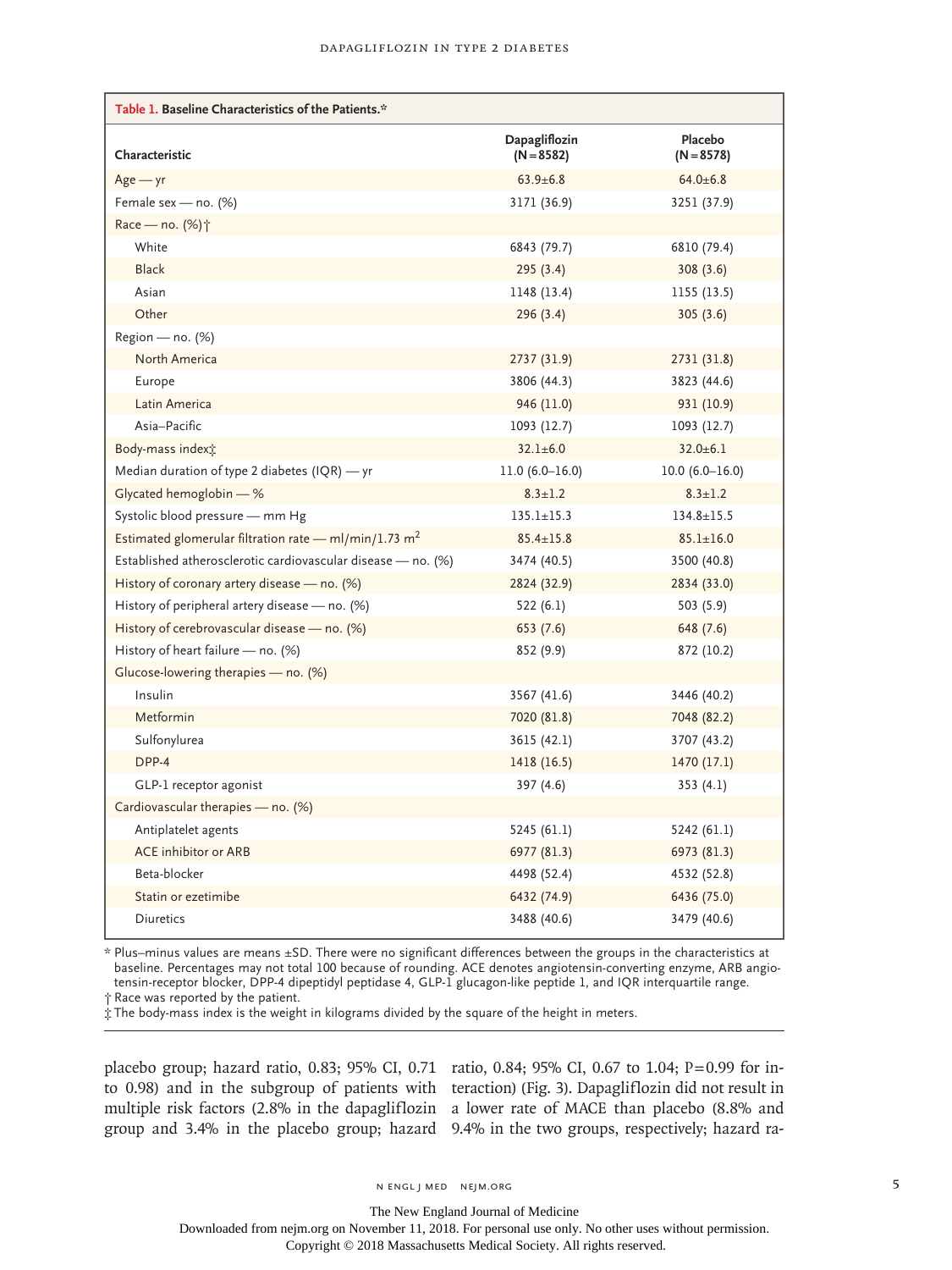#### The NEW ENGLAND JOURNAL of MEDICINE



**Figure 1. Major Cardiovascular and Renal Outcomes and Death from Any Cause.**

Shown is the cumulative incidence of the two primary efficacy outcomes of cardiovascular death or hospitalization for heart failure (Panel A) and major adverse cardiovascular events (MACE), defined as cardiovascular death, myocardial infarction, or ischemic stroke (Panel B). Dapagliflozin was noninferior to placebo with respect to the primary safety outcome of MACE (upper boundary of the 95% CI, <1.3; P<0.001 for noninferiority). Also shown is the cumulative incidence of the secondary efficacy outcomes of a renal composite (≥40% decrease in estimated glomerular filtration rate to <60 ml per minute per 1.73 m<sup>2</sup> of body-surface area, new end-stage renal disease, or death from renal or cardiovascular causes) (Panel C) and death from any cause (Panel D). The inset in each panel shows the

> tio, 0.93; 95% CI, 0.84 to 1.03;  $P=0.17$ ) (Fig. 1). Among patients with established atherosclerotic cardiovascular disease, the rate of MACE was 13.9% in the dapagliflozin group and 15.3% in the placebo group (hazard ratio, 0.90; 95% CI, 0.79 to 1.02); among patients with multiple risk factors, the rate was 5.3% and 5.2%, respectively (hazard ratio, 1.01; 95% CI, 0.86 to 1.20; P=0.25 for interaction). Comparisons of individual components of the composite outcomes are shown

in Figure 2. Sensitivity analyses of the primary safety and efficacy outcomes with the use of competing-risk and per-protocol approaches did not materially affect any of the estimates (Table S2 in the Supplementary Appendix).

Because dapagliflozin resulted in a significantly lower rate of cardiovascular death and hospitalization for heart failure than placebo but did not result in a significantly lower rate of MACE, analyses of additional outcomes are hypothesis-gener-

The New England Journal of Medicine Downloaded from nejm.org on November 11, 2018. For personal use only. No other uses without permission.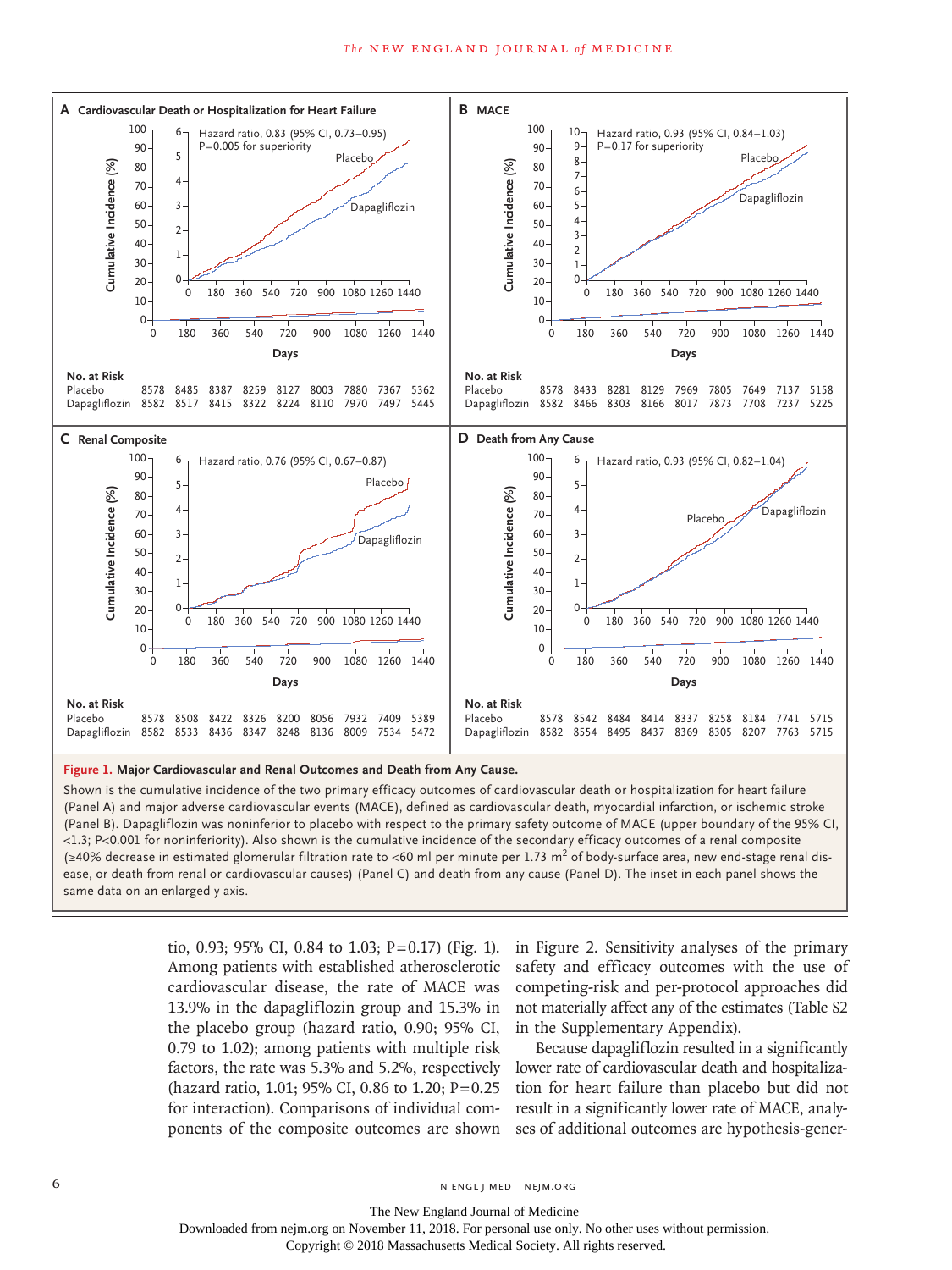| Outcome                                                                                                                                                                                                                                                                                                     | Dapagliflozin<br>$(N = 8582)$ |           |           | Placebo<br>$(N = 8578)$ |      |                                | Hazard Ratio (95% CI) |                          |                           | P Value |
|-------------------------------------------------------------------------------------------------------------------------------------------------------------------------------------------------------------------------------------------------------------------------------------------------------------|-------------------------------|-----------|-----------|-------------------------|------|--------------------------------|-----------------------|--------------------------|---------------------------|---------|
|                                                                                                                                                                                                                                                                                                             | no. $(\%)$ patient-yr         | rate/1000 | по. (%)   | rate/1000<br>patient-yr |      |                                |                       |                          |                           |         |
| Cardiovascular death or hospitalization<br>for heart failure                                                                                                                                                                                                                                                | 417(4.9)                      | 12.2      | 496 (5.8) | 14.7                    |      |                                |                       |                          | $0.83$ (0.73 - 0.95)      | 0.005   |
| <b>MACE</b>                                                                                                                                                                                                                                                                                                 | 756 (8.8)                     | 22.6      | 803 (9.4) | 24.2                    |      |                                |                       |                          | $0.93(0.84 - 1.03)$       | 0.17    |
| >40% decrease in eGFR<br>to <60 ml/min/1.73 m <sup>2</sup> ,<br>ESRD, or death from renal<br>or cardiovascular cause                                                                                                                                                                                        | 370(4.3)                      | 10.8      | 480 (5.6) | 14.1                    |      |                                |                       |                          | $0.76$ (0.67-0.87)        |         |
| Death from any cause                                                                                                                                                                                                                                                                                        | 529 (6.2)                     | 15.1      | 570 (6.6) | 16.4                    |      |                                |                       |                          | $0.93(0.82 - 1.04)$       |         |
| Hospitalization for heart failure                                                                                                                                                                                                                                                                           | 212(2.5)                      | $6.2$     | 286(3.3)  | 8.5                     |      |                                |                       |                          | $0.73$ $(0.61 - 0.88)$    |         |
| Myocardial infarction                                                                                                                                                                                                                                                                                       | 393 (4.6)                     | 11.7      | 441 (5.1) | 13.2                    |      |                                |                       |                          | $0.89(0.77 - 1.01)$       |         |
| Ischemic stroke                                                                                                                                                                                                                                                                                             | 235(2.7)                      | 6.9       | 231(2.7)  | 6.8                     |      |                                |                       |                          | $1.01(0.84 - 1.21)$       |         |
| Death from cardiovascular cause                                                                                                                                                                                                                                                                             | 245(2.9)                      | 7.0       | 249 (2.9) | 7.1                     |      |                                |                       |                          | $0.98(0.82 - 1.17)$       |         |
| Death from noncardiovascular cause                                                                                                                                                                                                                                                                          | 211(2.5)                      | 6.0       | 238(2.8)  | 6.8                     |      |                                |                       |                          | $0.88(0.73 - 1.06)$       |         |
| $\geq$ 40% decrease in eGFR<br>to <60 ml/min/1.73 m <sup>2</sup> ,<br>ESRD, or death from<br>renal cause                                                                                                                                                                                                    | 127(1.5)                      | 3.7       | 238(2.8)  | 7.0                     | 0.40 | 0.50                           |                       | 1.0                      | $0.53$ (0.43-0.66)<br>1.5 |         |
|                                                                                                                                                                                                                                                                                                             |                               |           |           |                         |      |                                |                       |                          |                           |         |
|                                                                                                                                                                                                                                                                                                             |                               |           |           |                         |      | Dapagliflozin<br><b>Better</b> |                       | Placebo<br><b>Better</b> |                           |         |
| Figure 2. Key Efficacy Outcomes and Their Components.<br>Two-sided P values are shown for the two primary efficacy outcomes of cardiovascular death or hospitalization for heart failure and<br>MACE. The abbreviation eGFR denotes estimated glomerular filtration rate, and ESRD end-stage renal disease. |                               |           |           |                         |      |                                |                       |                          |                           |         |

ating. In the overall population, the incidence of the renal composite outcome was 4.3% in the dapagliflozin group and 5.6% in the placebo group (hazard ratio, 0.76; 95% CI, 0.67 to 0.87). The rate of death from any cause did not differ significantly between the groups (6.2% in the dapagliflozin group and 6.6% in the placebo group; hazard ratio, 0.93; 95% CI, 0.82 to 1.04) (Fig. 1).

Major subgroup analyses were performed according to risk group (established atherosclerotic cardiovascular disease or risk factors for atherosclerotic cardiovascular disease), history of heart failure (yes or no), and eGFR (≥90, ≥60 to  $\langle 90, \text{ and } \langle 60 \text{ ml per minute per } 1.73 \text{ m}^2 \rangle$  (Fig. 3). Other subgroups of interest are shown in Figure S3 in the Supplementary Appendix. The benefit of dapagliflozin with respect to cardiovascular death or hospitalization for heart failure tended to be similar across subgroups. Additional component outcomes in key subgroups are shown in Figures S4 through S6 in the Supplementary Appendix.

## **Additional Safety Assessments**

Key safety results are provided in Table 2, and in Table S3 in the Supplementary Appendix. Fewer

patients in the dapagliflozin group than in the placebo group discontinued the assigned regimen during the course of the trial, and fewer patients in the dapagliflozin group reported a serious adverse event or had major hypoglycemia (see the Supplementary Appendix), acute kidney injury, or bladder cancer. The rates of amputation, fracture, volume depletion, and hypersensitivity were balanced between the groups. Diabetic ketoacidosis was more common in the dapagliflozin group than in the placebo group (0.3% vs. 0.1%; hazard ratio, 2.18; 95% CI, 1.10 to 4.30;  $P=0.02$ ). More than 80% of patients with diabetic ketoacidosis were using insulin at baseline. Genital infections that led to discontinuation of the trial regimen or were considered to be serious adverse events were more common in the dapagliflozin group than in the placebo group (0.9% vs. 0.1%; hazard ratio, 8.36; 95% CI, 4.19 to 16.68; P<0.001), both in men and in women, although genital infections reported as serious adverse events were rare (two events in each group). Six cases of Fournier's gangrene were reported, one in the dapagliflozin group and five in the placebo group.

The New England Journal of Medicine

Downloaded from nejm.org on November 11, 2018. For personal use only. No other uses without permission.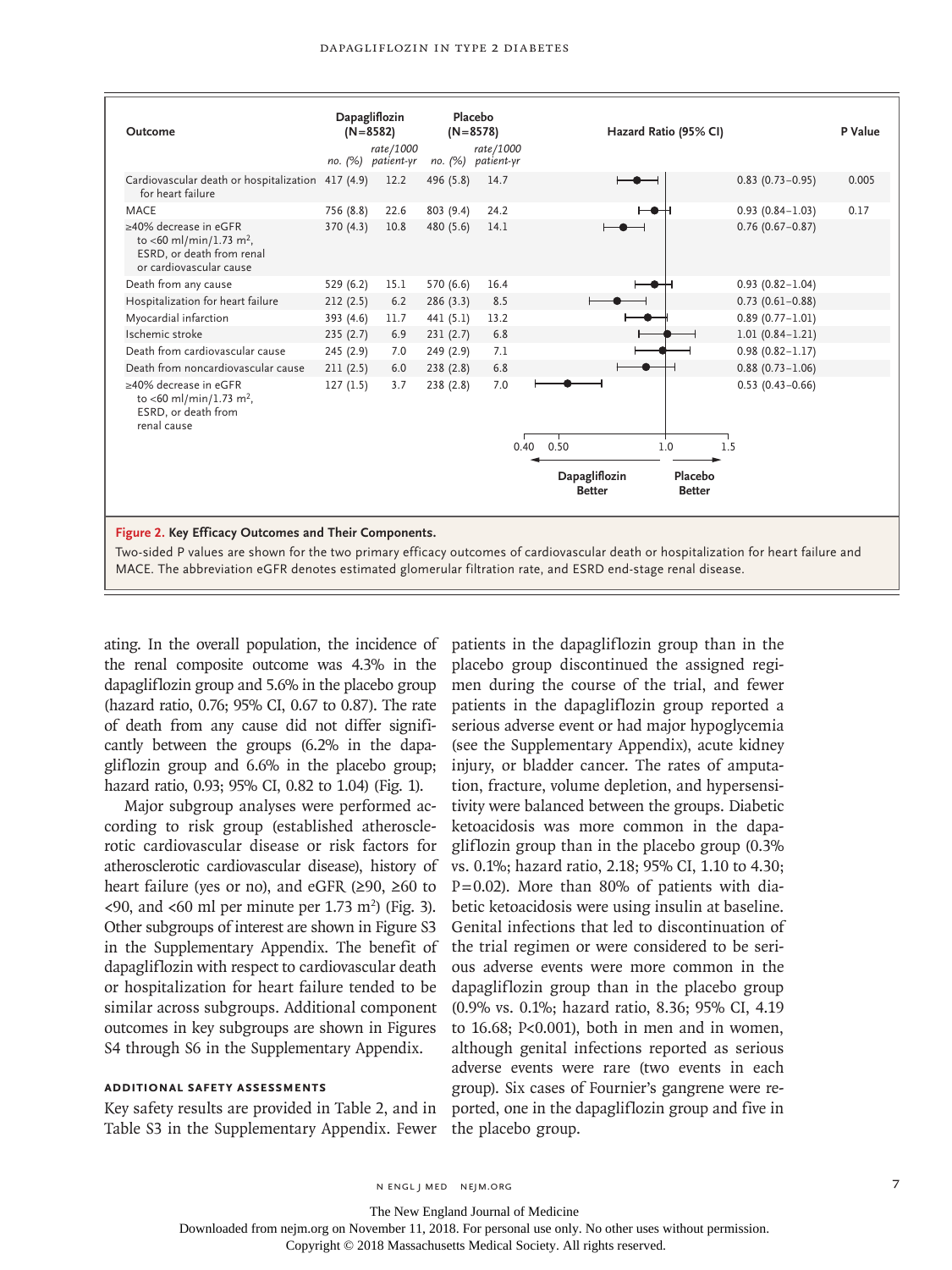

The two primary efficacy outcomes were a composite of cardiovascular death or hospitalization for heart failure and MACE. ASCVD denotes atherosclerotic cardiovascular disease, and MRF multiple risk factors with no evidence of ASCVD.

#### Discussion

DECLARE–TIMI 58 was a large trial that assessed cardiovascular outcomes with the SGLT2 inhibitor dapagliflozin. It involved more than 17,000 patients who were followed for a median of 4.2 years; over the course of the trial, more than 1500 patients had MACE and 900 died from cardiovascular causes or were hospitalized for heart failure. This trial included more than 10,000 patients without evident atherosclerotic cardiovascular disease, a population for which definitive data on the effects of SGLT2 inhibitors were previously lacking.

There are several key findings from the DECLARE–TIMI 58 trial. In a broad population of patients with type 2 diabetes who were at high risk for cardiovascular events, dapagliflozin was noninferior to placebo with respect to the composite safety outcome of cardiovascular death, myocardial infarction, or ischemic stroke (MACE), but it did not result in a significantly lower rate of MACE than placebo. Dapagliflozin did result in a lower rate of the other prespecified primary

The New England Journal of Medicine Downloaded from nejm.org on November 11, 2018. For personal use only. No other uses without permission.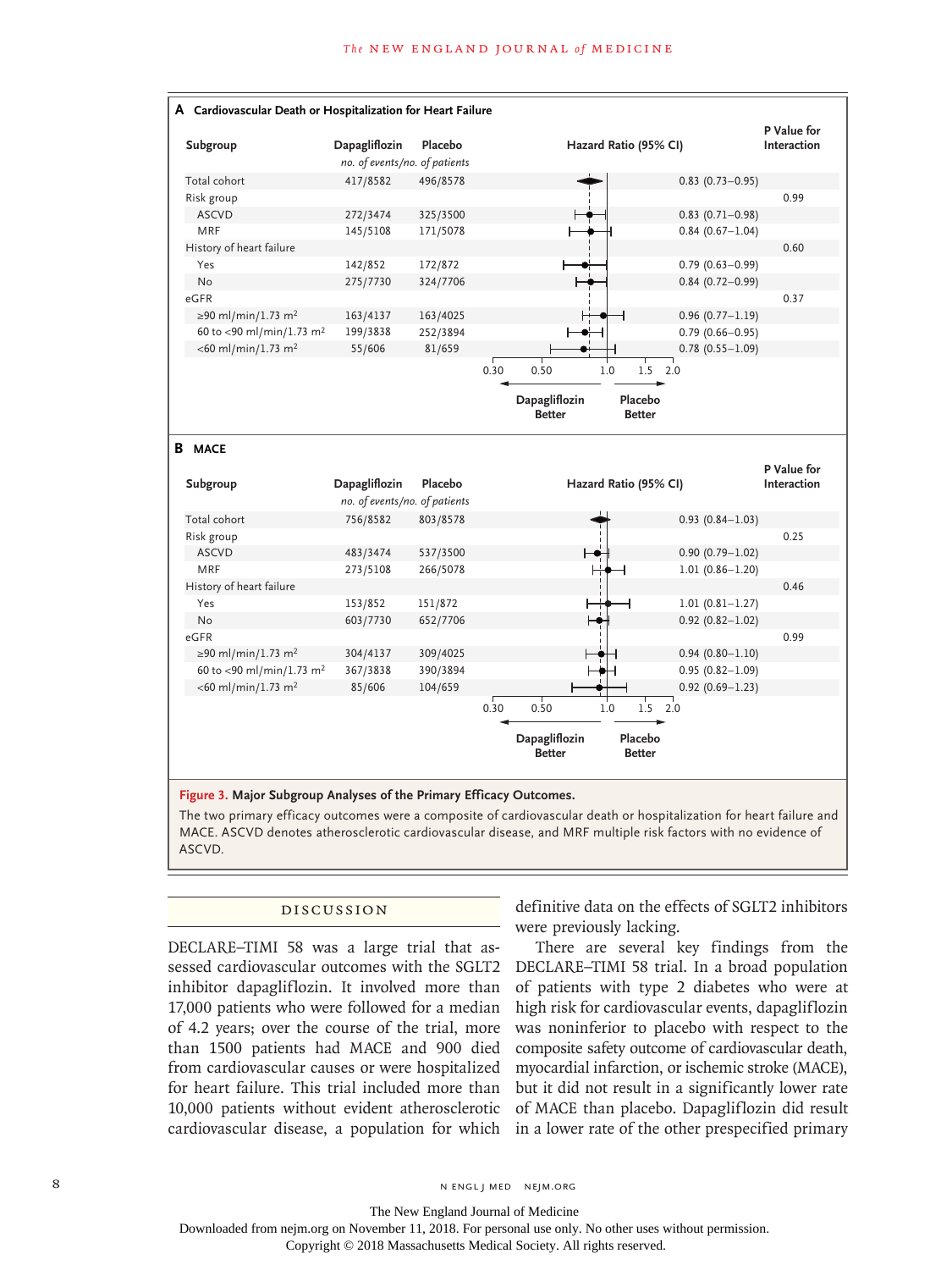| Table 2. Safety Events.*                                     |                               |                         |                                 |         |  |  |  |  |
|--------------------------------------------------------------|-------------------------------|-------------------------|---------------------------------|---------|--|--|--|--|
| Event                                                        | Dapagliflozin<br>$(N = 8574)$ | Placebo<br>$(N = 8569)$ | <b>Hazard Ratio</b><br>(95% CI) | P Value |  |  |  |  |
|                                                              | no. (%)                       |                         |                                 |         |  |  |  |  |
| Serious adverse event                                        | 2925 (34.1)                   | 3100 (36.2)             | $0.91(0.87 - 0.96)$             | < 0.001 |  |  |  |  |
| Adverse event leading to discontinuation<br>of trial regimen | 693 (8.1)                     | 592 (6.9)               | $1.15(1.03-1.28)$               | 0.01    |  |  |  |  |
| Major hypoglycemic event                                     | 58 $(0.7)$                    | 83(1.0)                 | $0.68(0.49 - 0.95)$             | 0.02    |  |  |  |  |
| Diabetic ketoacidosis                                        | 27(0.3)                       | 12(0.1)                 | $2.18(1.10-4.30)$               | 0.02    |  |  |  |  |
| Amputation                                                   | 123(1.4)                      | 113(1.3)                | $1.09(0.84 - 1.40)$             | 0.53    |  |  |  |  |
| Fracture                                                     | 457 (5.3)                     | 440 (5.1)               | $1.04(0.91 - 1.18)$             | 0.59    |  |  |  |  |
| Symptoms of volume depletion                                 | 213(2.5)                      | 207(2.4)                | $1.00(0.83 - 1.21)$             | 0.99    |  |  |  |  |
| Acute kidney injury                                          | 125(1.5)                      | 175(2.0)                | $0.69(0.55 - 0.87)$             | 0.002   |  |  |  |  |
| Genital infection                                            | 76 (0.9)                      | 9(0.1)                  | $8.36(4.19 - 16.68)$            | < 0.001 |  |  |  |  |
| Urinary tract infection                                      | 127(1.5)                      | 133(1.6)                | $0.93(0.73 - 1.18)$             | 0.54    |  |  |  |  |
| Cancer                                                       | 481 (5.6)                     | 486(5.7)                | $0.99(0.87 - 1.12)$             | 0.83    |  |  |  |  |
| Bladder cancer                                               | 26(0.3)                       | 45(0.5)                 | $0.57(0.35 - 0.93)$             | 0.02    |  |  |  |  |
| <b>Breast cancer</b>                                         | 36(0.4)                       | 35(0.4)                 | $1.02(0.64 - 1.63)$             | 0.92    |  |  |  |  |
| Hypersensitivity                                             | 32(0.4)                       | 36(0.4)                 | $0.87(0.54 - 1.40)$             | 0.57    |  |  |  |  |
| Hepatic event                                                | 82(1.0)                       | 87(1.0)                 | $0.92(0.68 - 1.25)$             | 0.60    |  |  |  |  |

\* Additional details, data sources, and a complete list of serious adverse events are provided in the Supplementary Appendix. P values and 95% confidence intervals have not been adjusted for multiple comparisons.

efficacy outcome (the composite of cardiovascular death or hospitalization for heart failure), which reflected a lower rate of hospitalization for heart failure.

The lower rate of cardiovascular death or hospitalization for heart failure in the dapagliflozin group than in the placebo group was consistent across multiple subgroups, which shows that dapagliflozin prevented cardiovascular events, particularly hospitalization for heart failure, in a broad range of patients, regardless of a history of atherosclerotic cardiovascular disease or heart failure. The majority of patients did not have a history of heart failure, so the prevention of new clinical heart failure is notable. Ongoing trials will assess the effects of dapagliflozin in dedicated populations of patients with heart failure. Likewise, a consistent pattern of lower rates of progression of renal disease was seen among patients with and those without established atherosclerotic cardiovascular disease, heart failure, or chronic kidney disease at baseline.

On the basis of results from previous trials,8,9,25,26 current international guidelines for the management of diabetes<sup>25</sup> have focused on the

use of SGLT2 inhibitors in patients with atherosclerotic cardiovascular disease. These new data suggest that in patients without established atherosclerotic cardiovascular disease, SGLT2 inhibition can prevent serious clinical events, particularly hospitalization for heart failure, and possibly reduce the likelihood of progression of renal disease.

The DECLARE–TIMI 58 trial also adds substantially to the literature on current safety concerns for this class of drugs, which are based on relatively sparse previous data. There have been conflicting reports of a possible increased risk of stroke, amputation, and fractures with various SGLT2 inhibitors.14,15,27,28 We saw no evidence, despite focused collection of events, of a higher risk of stroke, amputations, or fractures with dapagliflozin than with placebo. Likewise, despite the observation of an excess of cases of bladder cancer in earlier, smaller studies of dapagliflozin, we observed a lower rate of bladder cancer with dapagliflozin than with placebo. The rate of diabetic ketoacidosis was higher in the dapagliflozin group than in the placebo group, a finding consistent with observations in

The New England Journal of Medicine

Downloaded from nejm.org on November 11, 2018. For personal use only. No other uses without permission.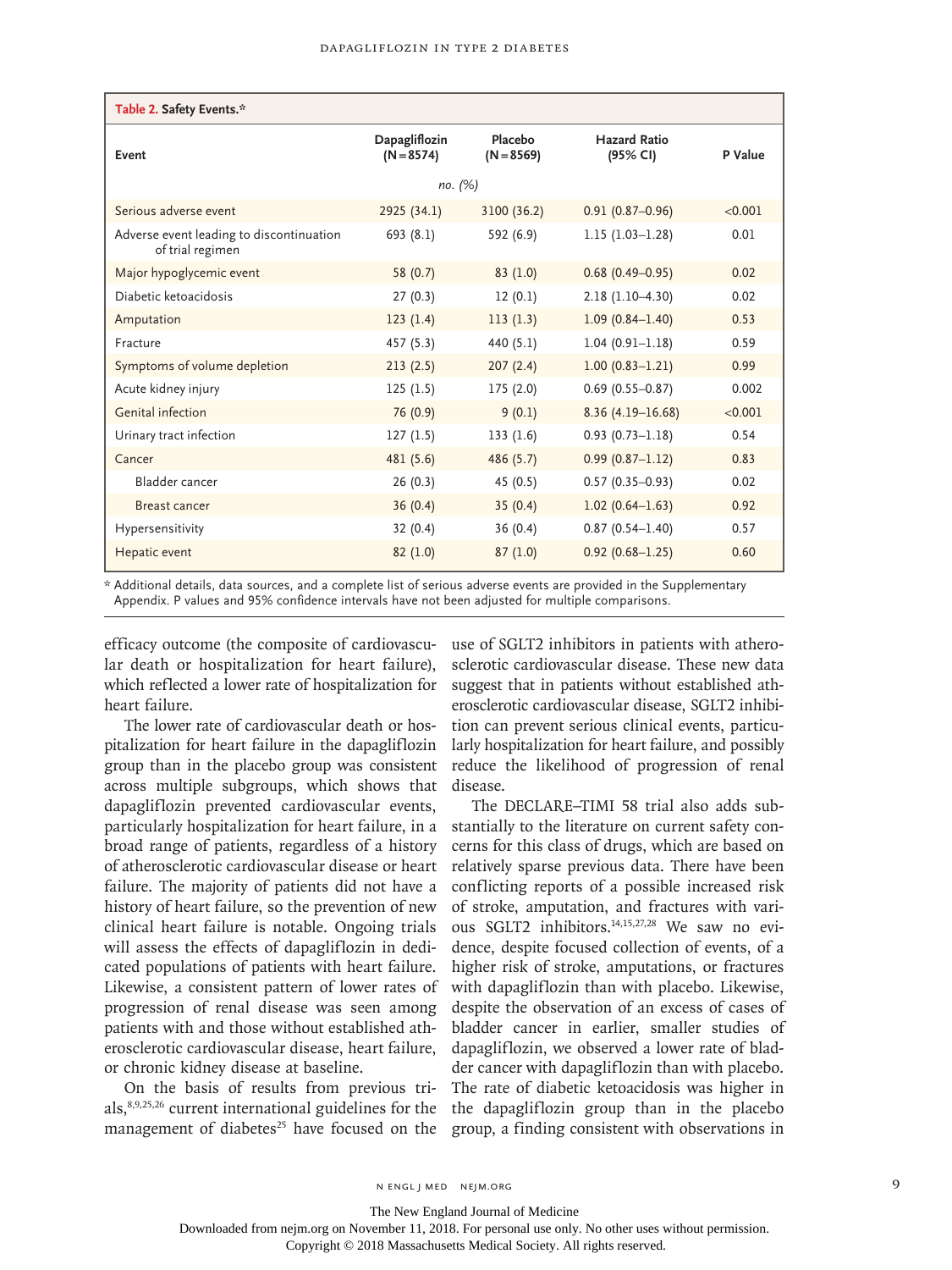studies of other SGLT2 inhibitors $15,29$ ; the excess rate was less than 0.1% per year. The rate of genital infections was higher with dapagliflozin than with placebo, but the rate of Fournier's gangrene was not.

In the context of previous cardiovascular outcomes trials with empagliflozin and canagliflozin, the DECLARE–TIMI 58 trial supports clear patterns of effect. First, SGLT2 inhibitors have a more robust and consistent effect on the prevention of heart failure and renal outcomes than on atherosclerotic cardiovascular events. These observations fit with the mechanism of action of SGLT2 inhibitors on the kidney and the welldocumented downstream effects, including natriuresis, blood-pressure reduction, improved tubular glomerular feedback, vascular compliance, and endothelial function.15,30-33 Second, although treatment with SGLT2 inhibitors appears to result in a moderate reduction in the risk of MACE in patients with atherosclerotic cardiovascular disease, no effect has been observed in patients with multiple risk factors for atherosclerotic cardiovascular disease.15 This observation is distinct from the robust data from multiple trials that show reductions in the risk of heart failure and renal outcomes regardless of patient characteristics.

We did not find that SGLT2 inhibition with dapagliflozin resulted in a lower rate of cardiovascular death or death from any cause than placebo, a finding that contrasts with that in the EMPA-REG OUTCOME trial. Although we cannot discount that there are differences among the specific drugs in the class, there are other possible explanations. There were important differences in the design of the trials, including a more restrictive exclusion of patients according to creatinine clearance in our trial (patients with a creatinine clearance <60 ml per minute were not eligible), which could have contributed to this distinction. Because SGLT2 inhibitors act in the kidney, and because in other trials patients with chronic kidney disease are a population that seemed to have greater benefits with SGLT2 inhibitors than other populations, it is possible that excluding these patients may have limited a mortality benefit.34,35 Overall mortality rates in the placebo group were lower in the current trial than in the EMPA-REG OUTCOME trial, which highlights possible differences among populations. Finally, it is possible that the lack of benefit with respect to cardiovascular death was due to chance, since the confidence intervals around the estimate are wide.

The trial outcomes were modified in response to external data that pointed to the prevention of hospitalization for heart failure as a major benefit of SGLT2 inhibitors. These adaptations, which were made in accordance with the principles of adaptive trial design,<sup>36</sup> were not based on knowledge of any blinded or unblinded comparative data on MACE in the trial. They were made before the data and safety monitoring board performed efficacy analyses, and trial participants, ethics committees, and regulators were appropriately notified. Although the change resulted in a positive result for the primary outcome of cardiovascular death or hospitalization for heart failure, splitting the alpha without increasing the sample size could have resulted in lower statistical power for the trial.

This trial included a broad population of patients with and those without atherosclerotic cardiovascular disease. It is possible that some patients may have had undiagnosed atherosclerotic cardiovascular disease or heart failure. Given the adherence requirement in the placebo run-in period, patients who found it difficult to adhere to the regimen may have withdrawn from the trial before randomization.

The DECLARE–TIMI 58 trial showed that the SGLT2 inhibitor dapagliflozin was noninferior to placebo with respect to the primary safety outcome of MACE. Dapagliflozin did not result in a significantly lower rate of MACE, but in a broad population of patients with type 2 diabetes it did result in a significantly lower rate of cardiovascular death or hospitalization for heart failure than placebo, with additional findings supporting a possible lower rate of adverse renal outcomes.

A data sharing statement provided by the authors is available with the full text of this article at NEJM.org.

The DECLARE–TIMI 58 trial was initially supported by Astra-Zeneca and Bristol-Myers Squibb, and by the time of the publication by AstraZeneca alone. Dr. Zelniker is supported by a fellowship grant (ZE 1109/1-1) from Deutsche Forschungsgemeinschaft.

Disclosure forms provided by the authors are available with the full text of this article at NEJM.org.

10 N ENGL J MED NEJM.ORG

The New England Journal of Medicine

Downloaded from nejm.org on November 11, 2018. For personal use only. No other uses without permission.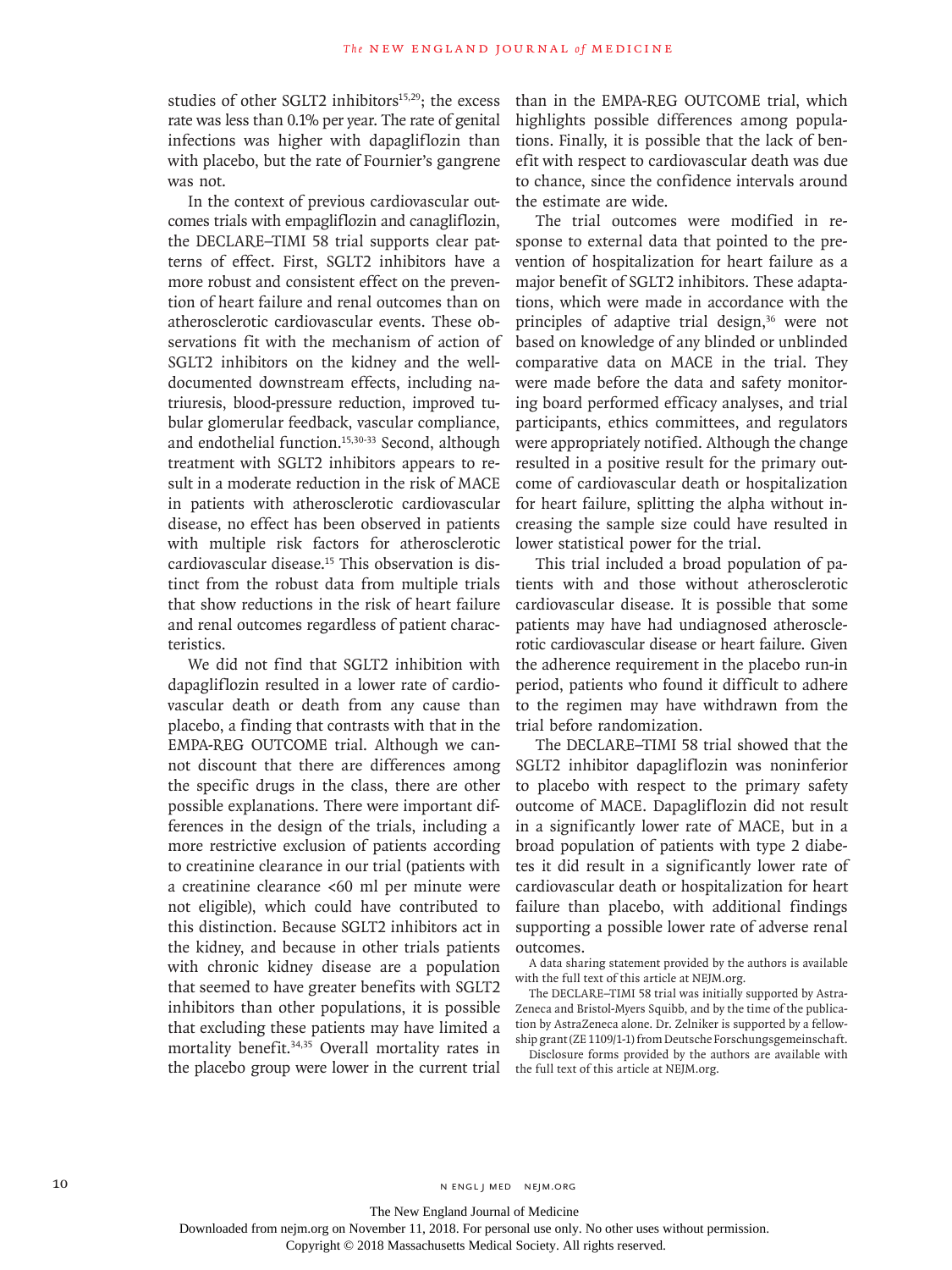#### **Appendix**

The authors' full names and academic degrees are as follows: Stephen D. Wiviott, M.D., Itamar Raz, M.D., Marc P. Bonaca, M.D., M.P.H., Ofri Mosenzon, M.D., Eri T. Kato, M.D., M.P.H., Ph.D., Avivit Cahn, M.D., Michael G. Silverman, M.D., M.P.H., Thomas A. Zelniker, M.D., Julia F. Kuder, M.A., Sabina A. Murphy, M.P.H., Deepak L. Bhatt, M.D., M.P.H., Lawrence A. Leiter, M.D., Darren K. McGuire, M.D., John P.H. Wilding, M.D., Christian T. Ruff, M.D., M.P.H., Ingrid A.M. Gause-Nilsson, M.D., Ph.D., Martin Fredriksson, M.D., Ph.D., Peter A. Johansson, M.Sc., Anna-Maria Langkilde, M.D., Ph.D., and Marc S. Sabatine, M.D., M.P.H.

The authors' affiliations are as follows: the Thrombolysis in Myocardial Infarction (TIMI) Study Group, Division of Cardiovascular Medicine, Brigham and Women's Hospital (S.D.W., M.P.B., T.A.Z., J.F.K., S.A.M., D.L.B., C.T.R., M.S.S.), and the Cardiology Division, Massachusetts General Hospital (M.G.S.) — both in Boston; the Diabetes Unit, Hadassah Hebrew University Hospital, Jerusalem (I.R., O.M., A.C.); the Department of Cardiovascular Medicine, Kyoto University Graduate School of Medicine, Kyoto, Japan (E.T.K.); Li Ka Shing Knowledge Institute, St. Michael's Hospital, University of Toronto, Toronto (L.A.L.); the Division of Cardiology, University of Texas Southwestern Medical Center, Dallas (D.K.M.); Institute of Ageing and Chronic Disease, University of Liverpool, Liverpool, United Kingdom (J.P.H.W.); and AstraZeneca Gothenburg, Mölndal, Sweden (I.A.M.G.-N., M.F., P.A.J., A.-M.L.).

#### **References**

**1.** Ogurtsova K, da Rocha Fernandes JD, Huang Y, et al. IDF diabetes atlas: global estimates for the prevalence of diabetes for 2015 and 2040. Diabetes Res Clin Pract 2017;128:40-50.

**2.** Roger VL, Go AS, Lloyd-Jones DM, et al. Heart disease and stroke statistics — 2011 update: a report from the American Heart Association. Circulation 2011; 123(4):e18-e209.

**3.** Donahoe SM, Stewart GC, McCabe CH, et al. Diabetes and mortality following acute coronary syndromes. JAMA 2007;298:765-75.

**4.** Ahmad FS, Ning H, Rich JD, Yancy CW, Lloyd-Jones DM, Wilkins JT. Hypertension, obesity, diabetes, and heart failure-free survival: the Cardiovascular Disease Lifetime Risk Pooling Project. JACC Heart Fail 2016;4:911-9.

**5.** Ritz E, Orth SR. Nephropathy in patients with type 2 diabetes mellitus. N Engl J Med 1999;341:1127-33.

**6.** Yancy CW, Jessup M, Bozkurt B, et al. 2017 ACC/AHA/HFSA focused update of the 2013 ACCF/AHA guideline for the management of heart failure: a report of the American College of Cardiology/ American Heart Association task force on clinical practice guidelines and the Heart Failure Society of America. Circulation 2017;136(6):e137-e161.

**7.** Yancy CW, Jessup M, Bozkurt B, et al. 2013 ACCF/AHA guideline for the management of heart failure: a report of the American College of Cardiology Foundation/American Heart Association task force on practice guidelines. J Am Coll Cardiol 2013;62(16):e147-e239.

**8.** American Diabetes Association. 9. Cardiovascular disease and risk management: standards of medical care in diabetes–2018. Diabetes Care 2018;41:Suppl 1: S86-S104.

**9.** American Diabetes Association. 8. Pharmacologic approaches to glycemic treatment: standards of medical care in diabetes–2018. Diabetes Care 2018;41: Suppl 1:S73-S85.

**10.** Guidance for industry: diabetes mellitus — evaluating cardiovascular risk in new antidiabetic therapies to treat type 2 diabetes. Washington, DC: Department of Health and Human Services, December 2008 (http://www.fda.gov/downloads/Drugs/ GuidanceComplianceRegulatory

Information/Guidances/ucm071627.pdf). **11.** Han S, Hagan DL, Taylor JR, et al. Dapagliflozin, a selective SGLT2 inhibitor, improves glucose homeostasis in normal and diabetic rats. Diabetes 2008;57: 1723-9.

**12.** Komoroski B, Vachharajani N, Feng Y, Li L, Kornhauser D, Pfister M. Dapagliflozin, a novel, selective SGLT2 inhibitor, improved glycemic control over 2 weeks in patients with type 2 diabetes mellitus. Clin Pharmacol Ther 2009;85:513-9. **13.** Plosker GL. Dapagliflozin: a review of its use in patients with type 2 diabetes. Drugs 2014;74:2191-209.

**14.** Zinman B, Wanner C, Lachin JM, et al. Empagliflozin, cardiovascular outcomes, and mortality in type 2 diabetes. N Engl J Med 2015;373:2117-28.

**15.** Neal B, Perkovic V, Mahaffey KW, et al. Canagliflozin and cardiovascular and renal events in type 2 diabetes. N Engl J Med 2017;377:644-57.

**16.** Mahaffey KW, Neal B, Perkovic V, et al. Canagliflozin for primary and secondary prevention of cardiovascular events: results from the CANVAS program (Canagliflozin Cardiovascular Assessment Study). Circulation 2018;137:323-34.

**17.** Perkovic V, de Zeeuw D, Mahaffey KW, et al. Canagliflozin and renal outcomes in type 2 diabetes: results from the CANVAS program randomised clinical trials. Lancet Diabetes Endocrinol 2018;6: 691-704.

**18.** Cherney DZI, Zinman B, Inzucchi SE, et al. Effects of empagliflozin on the urinary albumin-to-creatinine ratio in patients with type 2 diabetes and established cardiovascular disease: an exploratory analysis from the EMPA-REG OUTCOME randomised, placebo-controlled trial. Lancet Diabetes Endocrinol 2017;5:610-21.

**19.** Wanner C, Inzucchi SE, Lachin JM, et al. Empagliflozin and progression of kidney disease in type 2 diabetes. N Engl J Med 2016;375:323-34.

**20.** Wiviott SD, Raz I, Bonaca MP, et al.

The design and rationale for the Dapagliflozin Effect on Cardiovascular Events (DECLARE)-TIMI 58 Trial. Am Heart J 2018;200:83-9.

**21.** Raz I, Mosenzon O, Bonaca MP, et al. DECLARE-TIMI 58: participants' baseline characteristics. Diabetes Obes Metab 2018;20:1102-10.

**22.** Levey AS, Stevens LA, Schmid CH, et al. A new equation to estimate glomerular filtration rate. Ann Intern Med 2009;150: 604-12.

**23.** Hicks KA, Mahaffey KW, Mehran R, et al. 2017 Cardiovascular and stroke endpoint definitions for clinical trials. Circulation 2018;137:961-72.

**24.** Burman CF, Sonesson C, Guilbaud O. A recycling framework for the construction of Bonferroni-based multiple tests. Stat Med 2009;28:739-61.

**25.** Ponikowski P, Voors AA, Anker SD, et al. 2016 ESC guidelines for the diagnosis and treatment of acute and chronic heart failure: the Task Force for the diagnosis and treatment of acute and chronic heart failure of the European Society of Cardiology (ESC) developed with the special contribution of the Heart Failure Association (HFA) of the ESC. Eur Heart J 2016;37: 2129-200.

**26.** Garber AJ, Abrahamson MJ, Barzilay JI, et al. Consensus statement by the American Association of Clinical Endocrinologists and American College of Endocrinology on the comprehensive type 2 diabetes management algorithm: 2018 executive summary. Endocr Pract 2018;24: 91-120.

**27.** Imprialos KP, Boutari C, Stavropoulos K, Doumas M, Karagiannis AI. Stroke paradox with SGLT-2 inhibitors: a play of chance or a viscosity-mediated reality? J Neurol Neurosurg Psychiatry 2017;88: 249-53.

**28.** Khouri C, Cracowski JL, Roustit M. SGLT-2 inhibitors and the risk of lowerlimb amputation: is this a class effect? Diabetes Obes Metab 2018;20:1531-4.

**29.** Garg SK, Peters AL, Buse JB, Danne T. Strategy for mitigating DKA risk in patients with type 1 diabetes on adjunctive treatment with SGLT inhibitors: a STICH

The New England Journal of Medicine

Downloaded from nejm.org on November 11, 2018. For personal use only. No other uses without permission.